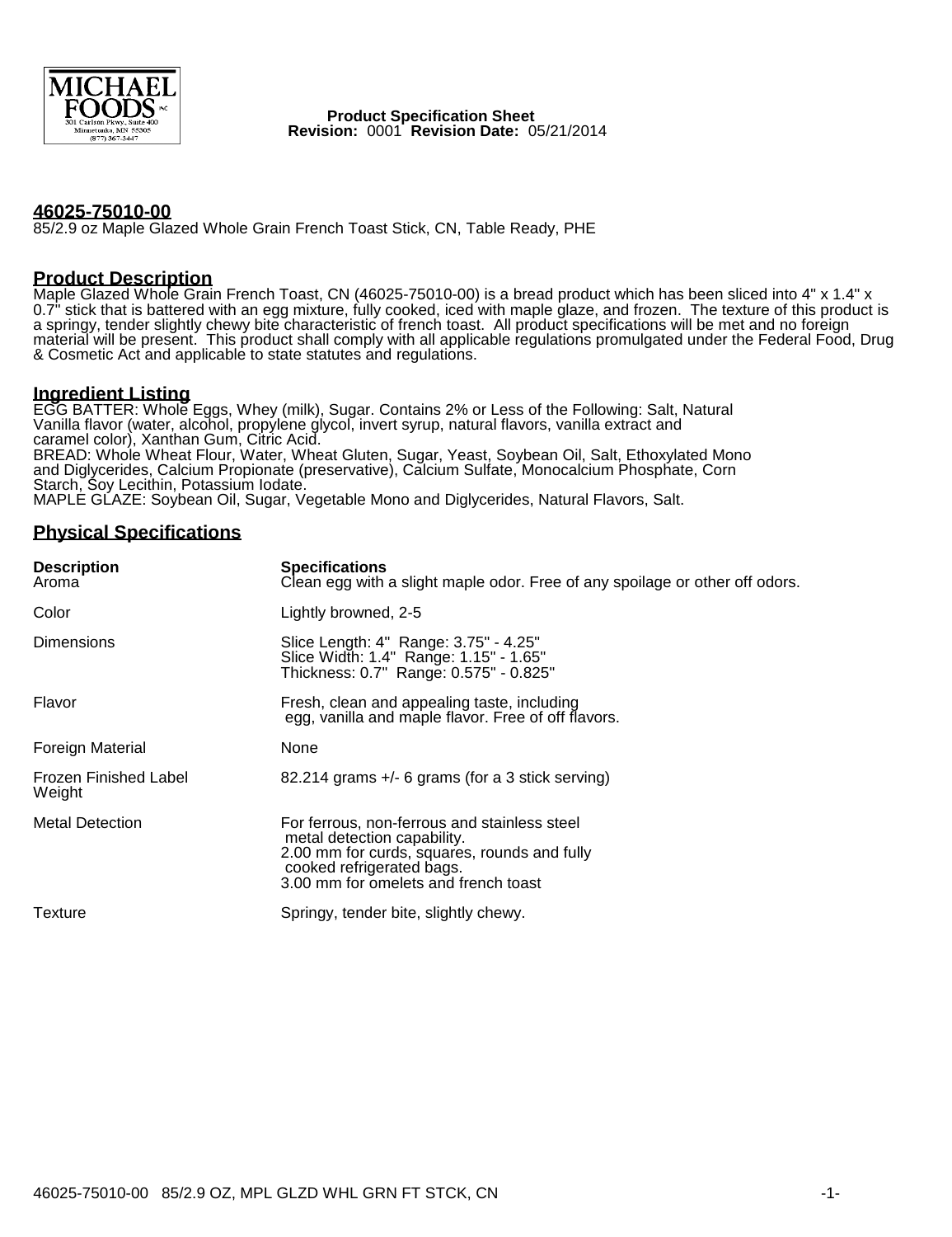# **Microbiological Specifications**

| <b>Description</b><br>Salmonella | <b>Specifications</b><br>Negative/100 g |
|----------------------------------|-----------------------------------------|
| <b>SPC</b>                       | $<$ 10,000 cfu/g                        |
| L. monocytogenes                 | Negative/50 g                           |
| E. coli                          | $<$ 10 cfu/g                            |
| Coliforms                        | $<$ 10 cfu/g                            |
| Coagulase (+) Staph              | $<$ 10 cfu/g                            |

## **Packaging Requirements General Information**

| <b>Description</b>                         | <b>Specifications</b>       |
|--------------------------------------------|-----------------------------|
| Case Dimension                             | 20.000" x 12.000" x 10.500" |
| <b>Product Count per Case</b>              | 85                          |
| Case/Cubic Feet                            | 1.460                       |
| Cases/Pallet                               | 56                          |
| Cases/Layer                                |                             |
| Gross Product Case Weight/Lbs (w/o pallet) | 16.893                      |
| Net Product Weight/Lbs                     | 15.406                      |
| Gross Product Case Weight/Lbs (w/pallet)   | 17.875                      |

| <b>Plant Specific</b>                  |                      |                    |       |
|----------------------------------------|----------------------|--------------------|-------|
| <b>Description</b>                     | Value                | <b>Description</b> | Value |
| Papetti's of Iowa                      |                      |                    |       |
| Box, Unprinted, Glazed, FT Sticks      | 609504               |                    |       |
| box dimension                          | 20.000x12.000x10.500 |                    |       |
| Bag, 23 x 14 x 36 French Toast Stick   | 607054               |                    |       |
| Label, Table Ready, Blank 4 x 10 (750) | 610207               |                    |       |
| Tape, Large, Intertape (3000)          | 607137               |                    |       |
| Chip Board 40 x 48 18 PT.              | 604353               |                    |       |
| box dimension                          | 0.000x0.000x0.000    |                    |       |

See Pallet Layout Report for pallet configuration.